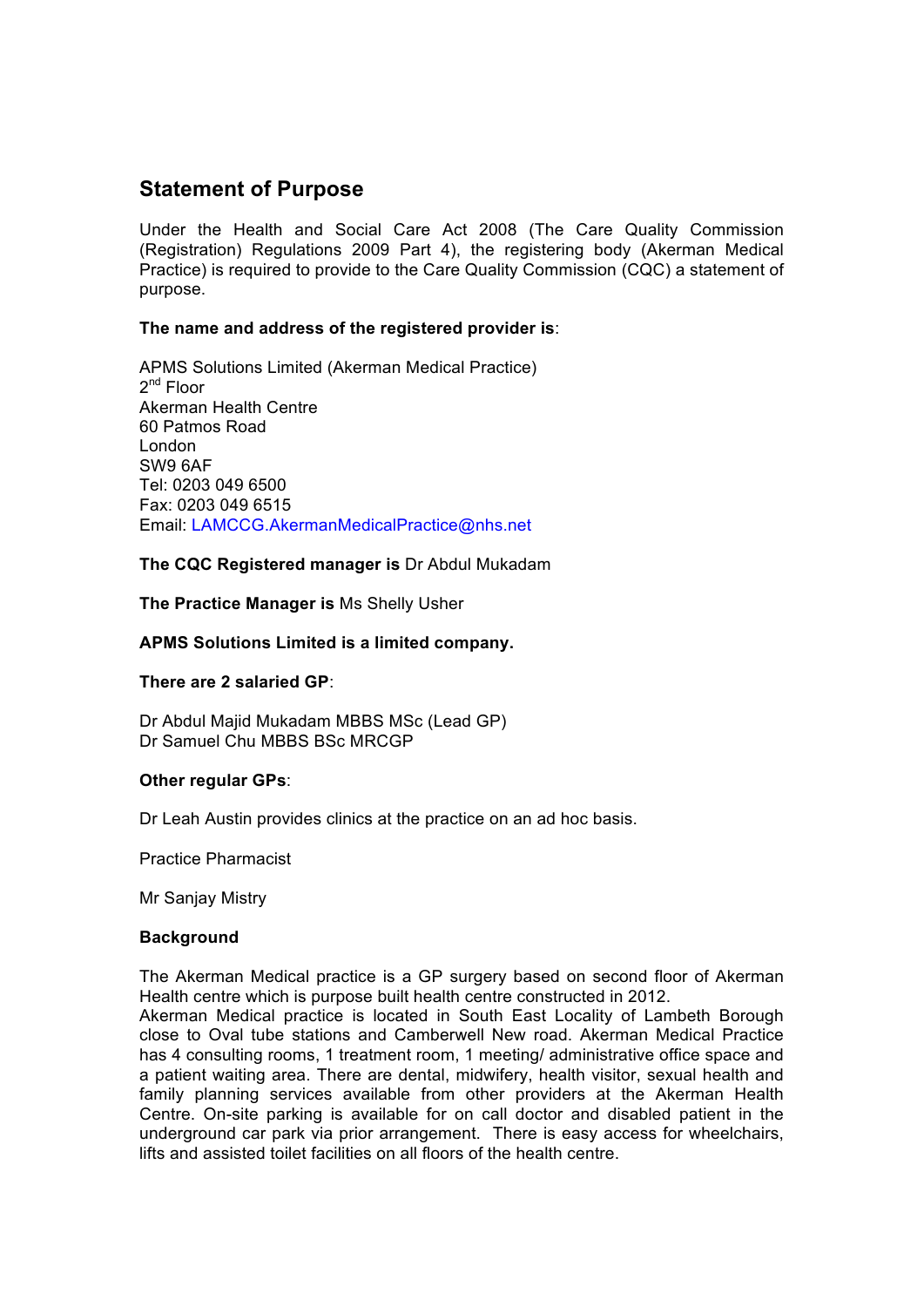In last three year local area has been transformed from an inner city deprived area to young affluent moving into the area in new housing developments. This has transformed the practice population in many ways. We have responded to this challenge and changed on how we deliver care. With telephone triage and online/ email consultations favoured by many of our young working patients.

Akerman Medical Practice has been involved in undergraduate teaching for Yr 1 to Year 5 medical students from Kings undergraduate medical education in the community (KUMEC). And Physicians associate programme from St Georges Medical School.

Akerman Medical practice team are committed to delivering a friendly, welcoming and high standard of medical care to our service users

### **Our Website**

Full details of all the services we offer and for the latest information and updates can be found on our website https://www.akermanmedicalpractice.com/

#### **Our Aims and Objectives**

- 1. The provision of good quality primary care services delivered in a clean, suitably equipped and safe environment
- 2. To act with integrity and confidentiality and ensure robust information governance systems
- 3. To deliver whole person patient centred holistic care and support to our patients, carers and families
- 4. Proactive management of long term conditions, persons with learning disabilities, Mental health and other vulnerable groups, from birth through to end of life
- 5. Efficient use of NHS Resources whilst providing clinically appropriate access to other NHS resources e.g. consultant referrals, diagnostic tests and effective treatment
- 6. All members of the practice team will have the right skills and training to carry out their duties competently
- 7. To maintain our motivated and skilled work teams
- 8. To quide our employees in accordance with diversity and equality
- 9. To treat all patients and staff with dignity, respect and honesty
- 10. Patients will be proactively involved in the development and maintenance of good quality services through the patient participation group and patient feedback
- 11. We will liaise with other agencies and NHS colleagues in an effective and coordinated manner with a patient centred approach
- 12. Through monitoring and auditing, we will continue to improve our health care